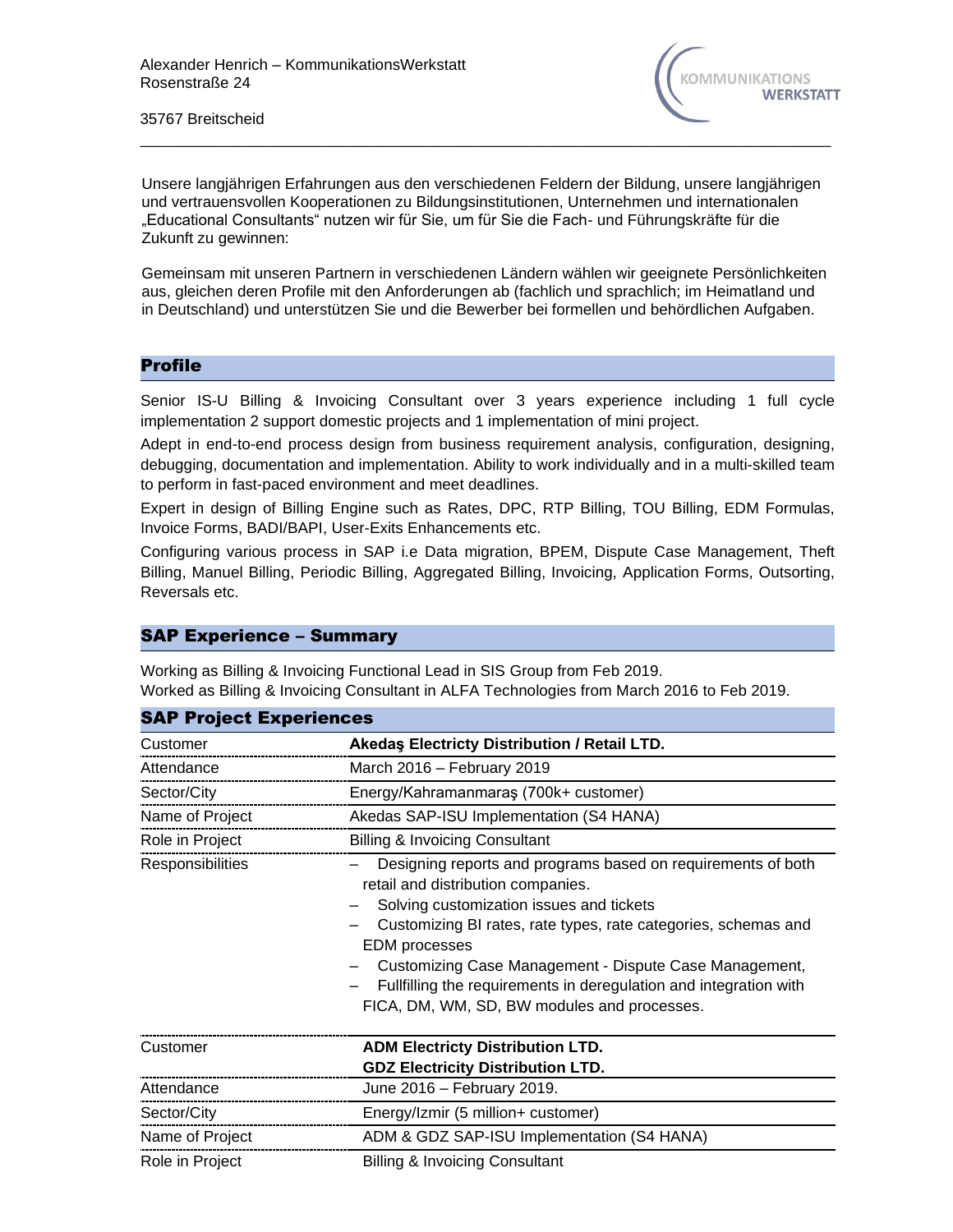

| Responsibilities | Blueprint of master data for billing & dereleguation processes<br><b>Blueprint of Billing &amp; Invoicing Processes</b><br>Implementation of IS-U Billing and Invoicing Functionalities<br>and Methodology<br>Data migration for master data<br>Functional design of programs & enhancements<br>Deregulation process design with fullfilling the requirements<br>and integration with FICA, DM, WM, SD, BW<br><b>Configuring Dispute Management</b><br>Unit, integration and user test documentation & training<br>Invoicing & print document design |
|------------------|------------------------------------------------------------------------------------------------------------------------------------------------------------------------------------------------------------------------------------------------------------------------------------------------------------------------------------------------------------------------------------------------------------------------------------------------------------------------------------------------------------------------------------------------------|
| Customer         | <b>Tenaga Nasional Berhad</b>                                                                                                                                                                                                                                                                                                                                                                                                                                                                                                                        |
| Attendance       | Feb $2019 -$ ongoing                                                                                                                                                                                                                                                                                                                                                                                                                                                                                                                                 |
| Sector/City      | Energy/Kuala Lumpur (9 million+ customer)                                                                                                                                                                                                                                                                                                                                                                                                                                                                                                            |
| Name of Project  | BCRM Backbilling & BPEM Project (SAP R/3)                                                                                                                                                                                                                                                                                                                                                                                                                                                                                                            |
| Role in Project  | Billing & Invoicing Functional Lead                                                                                                                                                                                                                                                                                                                                                                                                                                                                                                                  |
| Responsibilities | Process Analysis and Design<br>Blueprint of BPEM & Billing Integration<br>Blueprint of Billing&Invoicing Processes for Backbilling and<br>creating a program for automating Manual Billing<br>Data migration from legacy system<br>Functional design of programs & enhancements and<br>customizations.<br>UAT, SIT, TTT documentation & training<br>Supporting on-going SAP projects & tickets                                                                                                                                                       |
| Customer         | <b>Sarawak ENERGY</b>                                                                                                                                                                                                                                                                                                                                                                                                                                                                                                                                |
| Attendance       | Nov $2019 -$ ongoing                                                                                                                                                                                                                                                                                                                                                                                                                                                                                                                                 |
| Sector/City      | Energy/Kuching (2.8 million+ customer)                                                                                                                                                                                                                                                                                                                                                                                                                                                                                                               |
| Name of Project  | Ad-hoc Support                                                                                                                                                                                                                                                                                                                                                                                                                                                                                                                                       |
| Role in Project  | Billing & Invoicing Support Role<br>$\overline{\phantom{0}}$                                                                                                                                                                                                                                                                                                                                                                                                                                                                                         |

\_\_\_\_\_\_\_\_\_\_\_\_\_\_\_\_\_\_\_\_\_\_\_\_\_\_\_\_\_\_\_\_\_\_\_\_\_\_\_\_\_\_\_\_\_\_\_\_\_\_\_\_\_\_\_\_\_\_\_\_\_\_\_\_\_\_\_\_\_\_\_\_\_\_

– Solving customization issues and tickets

– Supporting on-going SAP projects

\_\_\_\_\_\_\_\_\_\_\_\_\_\_\_\_\_\_\_\_\_\_\_\_\_\_\_\_\_\_\_\_\_\_\_\_\_\_\_\_\_\_\_\_\_\_\_\_\_\_\_\_\_\_\_\_\_\_\_\_\_\_\_\_\_\_\_\_\_\_\_\_\_\_